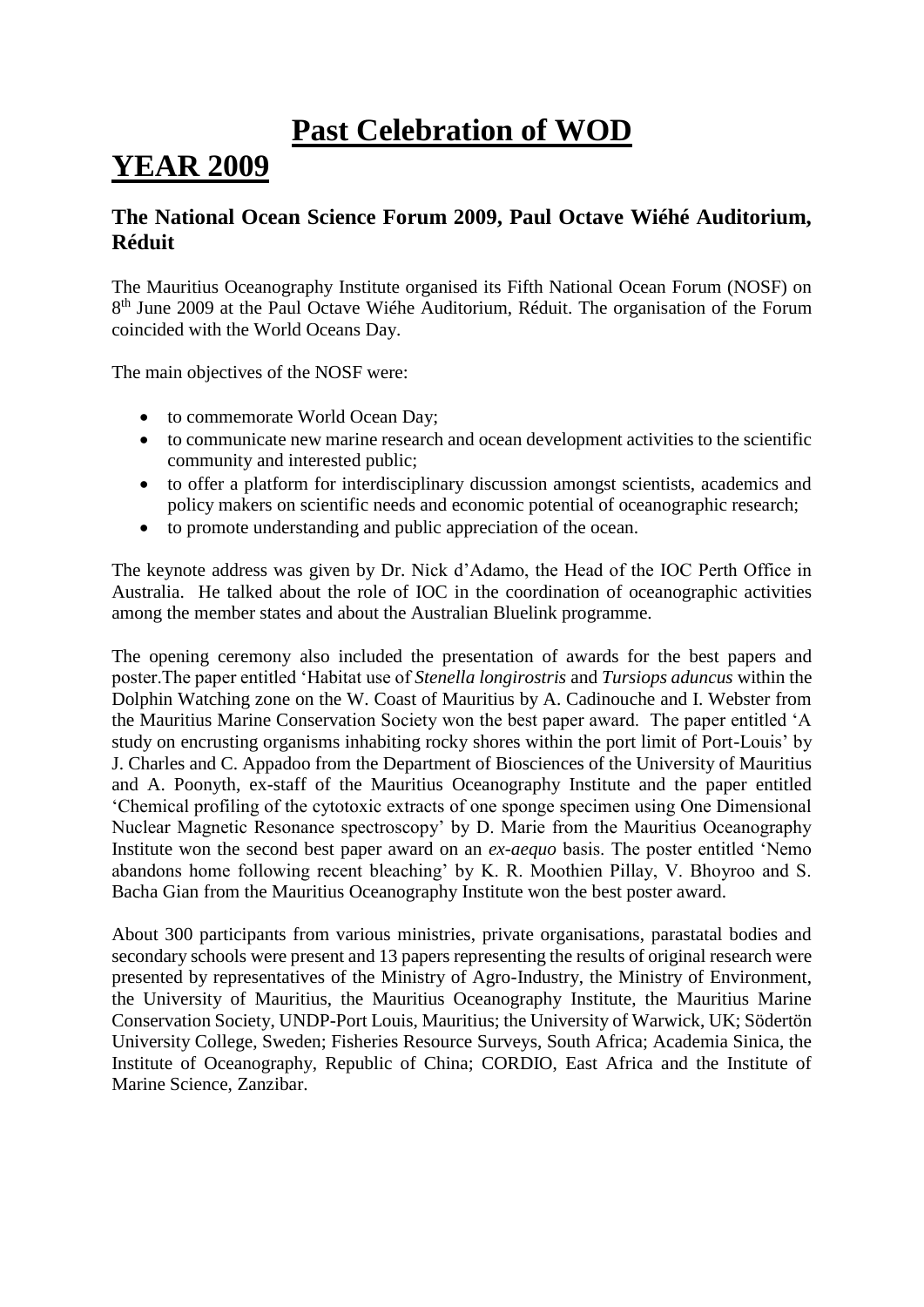### **Beach and Lagoon Clean Up at Flic en Flac Public Beach**

Involving young people in environmental protection projects is one way of getting them better sensitised about the ocean. To celebrate World Ocean Day, the Mauritius oceanography Institute organised a beach and lagoon clean-up on 8th June 2010 at the Flic en Flac public beach. The objectives of this campaign were to sensitise young people about the importance of our lagoons and to create awareness for protection as well as preservation of our oceans for future generations. Students from Le Bocage International School, BPS College, MOI staff members and Atlantis Diving Centre actively participated in the activity.

## **YEAR 2011**

### **Talks and Exhibitions at Rajiv Gandhi Science Centre (RGSC), Bell Village**

The theme for the year 2011's celebration was centred about the youth and how it can contribute as the next wave for change. To mark this event, the MOI organised a series of talks, a film projection and a poster exhibition at the Rajiv Gandhi Science Centre on Wednesday 8<sup>th</sup> June 2011 so as to reach out to youngsters to become caretakers of our oceans. The objectives were to create an understanding of the importance of our oceans, to promote public awareness on the need to preserve the marine environment and to encourage individuals to think about what the oceans mean to each of us and what oceans have to offer.

The world ocean is undergoing pressure from a multitude of factors. Phenomenon like global warming, sea level rise, loss of biodiversity may not strike the attention of our young generation. Therefore, the forum aimed at simplifying those complicated matters to the younger generation and sensitise them to these urgent issues. In this context, a presentation of our marine environment in particular on its fisheries resources and the effects of climate change on the coastal areas was made.

A prize giving ceremony was also held for the comic strip competition on the "Effects of Climate Change on our Ocean" organised among students of BPS College. Students from SSS Lady Sushil Ramgoolam, SSS Renganaden Seeneevassen, SSS A. R. Mohamed, SSS Bell Village and BPS College as well MOI staff members, Mr. M. Beebeejaun of the Mauritius Meteorological Services and Mr. S. Soondron of the Ministry of Rodrigues actively participated in the event.

# **YEAR 2012**

### **Activities in Colleges**

To mark the celebrations of the "Marine and Coastal Biodiversity Day" and the "World Oceans Day" 2012, the MOI organised a series of exhibitions, talks, presentations and film projections from  $22<sup>nd</sup>$  May 2012 to  $8<sup>th</sup>$  June 2012 in several colleges of the country, whereby, Form IV and Lower VI science students were invited to attend the event.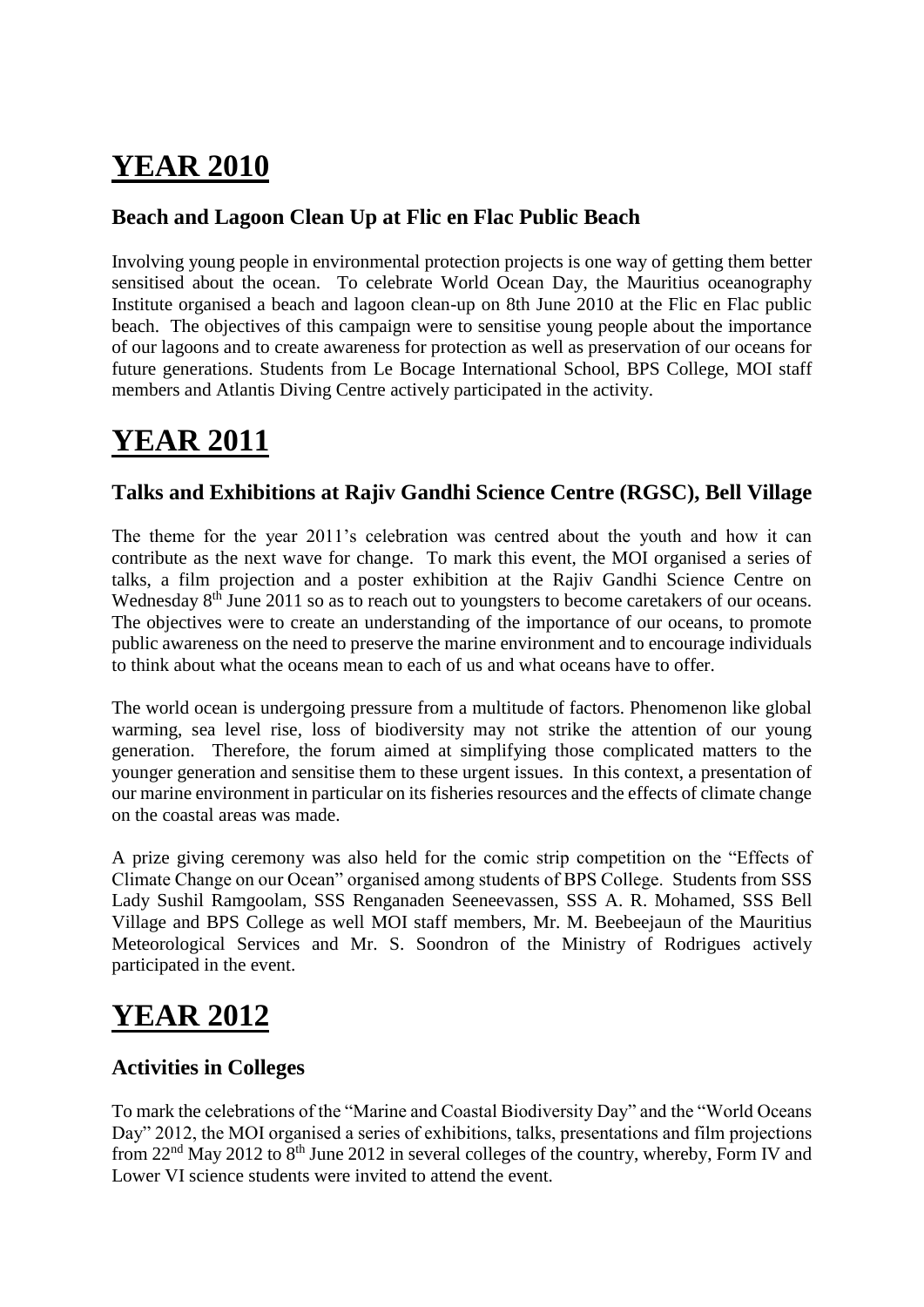The theme of the International Day for Biological Diversity for 22nd May 2012 was "Marine and Coastal Biodiversity" and the theme for World Oceans Day for  $8<sup>th</sup>$  June 2012 was "Youth, the Next Wave for Change".

The main objectives were to:

- create an understanding as well as to promote public awareness of the ocean and the current challenges faced by the community in connection with marine biodiversity;
- encourage individuals to think about what the oceans mean to each of us, and what oceans have to offer:
- reach out to youngsters to become caretakers of our oceans and to conserve them for our future;
- apprise the community of the importance of the oceans in relation to food security, health, the survival of all life, climate change, the environment as well as sustainable development, and
- communicate new marine research and ocean development activities to the targeted public.

## **YEAR 2013**

### **"Nou Lamer, Nou La Vie, Nou Lavenir"**

In 2013, celebrations at MOI drew special attention to the importance of getting young people, various communities and the general public to protect the ocean, under the theme, "Nou Lamer, Nou La Vie, Nou Lavenir".

A series of activities in collaboration with several sea users were organised across the country from the  $6<sup>th</sup>$  to  $20<sup>th</sup>$  June 2013. The Honourable Devanand Virahsawmy, Minister of Environment and Sustainable Development kindly agreed to grace us with his presence for the official launching of the set of activities on Saturday  $8<sup>th</sup>$  June 2013 at the Trou aux Biches Resorts and Spa as we believed that part of the mandates of the MOESD are closely related to the stewardship of the ocean. Activities included a beach and lagoon clean up, planting of batatrans and sand sculpture at the public beach of Trou aux Biches as well as scientifically guided glass bottom boat trips and sensitisation campaigns at the public beaches of Belle Mare, Blue Bay and Flic en Flac.

The collaborating partners were the Ministry of Environment and Sustainable Development, the Ministry of Education and Human Resources, the Ministry of Tourism, the Ministry of Fisheries, the Ministry of Local Government and Outer Islands, the University of Mauritius, the Ministry of Agro Industry and Food Security, Mauritius Institute of Education, AHRIM, Beach Authority, Tourism Authority, Mauritius Tourism Promotion Authority, Atlantis Diving Centre, Reef Conservation, Commission on Maurice Ile Durable, National Coast Guard, Mauritius Meteorological Services, Ministry of Public Infrastructure, NDU, Land Transport and Shipping, Village Hall of Flic en Flac, St. John Ambulance and the Red Cross.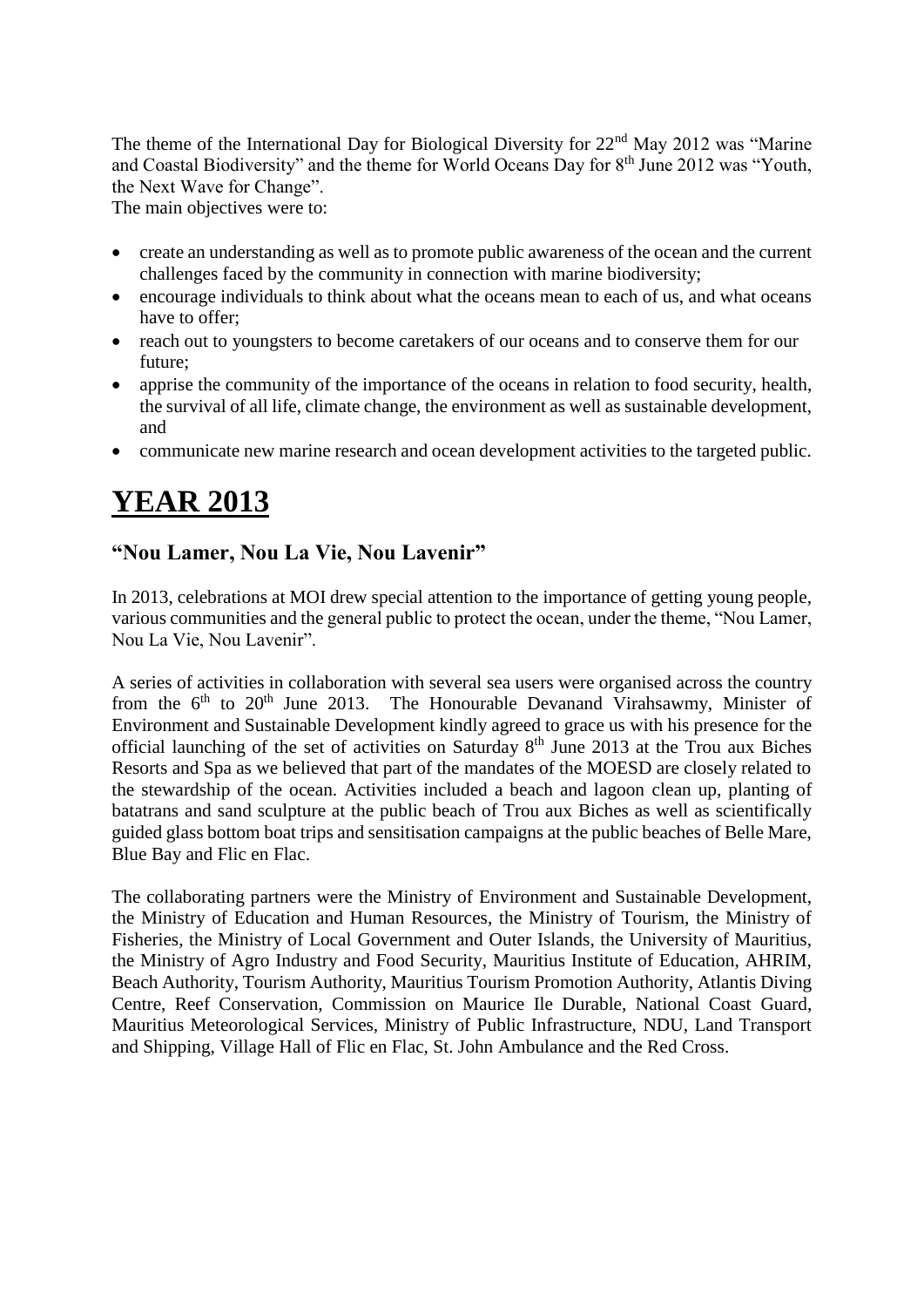### **Sensitisation Campaigns**

To mark the celebrations of World Oceans Day 2014 under the theme "Together we have the power to protect the ocean!", the Mauritius Oceanography Institute (MOI), various coastal communities and the general public and interacted and conveyed the message how to protect the ocean and illustrate the importance of oceanography for a small island developing state, like Mauritius.

The MOI organised a beach clean-up and planting of mangroves at Rivière des Galets on Friday 6<sup>th</sup> June 2014 by inviting the youth including students from the BPS College as well as from the Faculty of Agriculture, University of Mauritius.

A sensitisation campaign was also held at the public beach of St. Felix on Sunday 8<sup>th</sup> June 2014, whereby displays were set up to show case the importance of oceanography and the activities linked to it.

Collaborating partners included the Beach Authority, the University of Mauritius, National Coast Guard, Mauritius Police Force, District Council of Savanne, the Central Electricity Board, the BPS College, Hotel Shanti Maurice, the NGO "Association pour le Développement Durable (ADD)" and St. John Ambulance.

### **YEAR 2016**

### **Open Day at MOI**

Under the theme of "Healthy Oceans, Healthy Planet", special emphasis for the year 2016 was laid on plastic pollution which is a serious threat to the oceanic environment due to its slow rate of degradation, and subsequently to marine life. The laudable initiative taken by the Government of Mauritius to ban plastic bags will undoubtedly have a positive effect on the marine environment in this regard.

In that context, the MOI, in collaboration with the Ministry of Ocean Economy, Marine Resources, Fisheries, Shipping and Outer Island, and other stakeholders, organised a series of activities on the new premises of the Institute at Albion. This joint initiative aimed to promote public awareness on the ocean, to highlight the current challenges it is facing, and to reach out to youngsters to become caretakers of our oceans.

During the opening ceremony, the Minister of Ocean Economy, Marine Resources, Fisheries, Shipping and Outer Islands, Honourable Premdut Koonjoo, emphasised on the importance of the ocean in regulating the climate, as a source of food, as a major contributor to most of the oxygen we breathe, as a home to an incredible array of wildlife and as a source of important medicines. He stressed the need to protect the oceans, so as to ensure the health and safety of our communities and of future generations. He also urged the population, in particular the youth, to reflect on actions each of us could take to safeguard vulnerable ocean communities.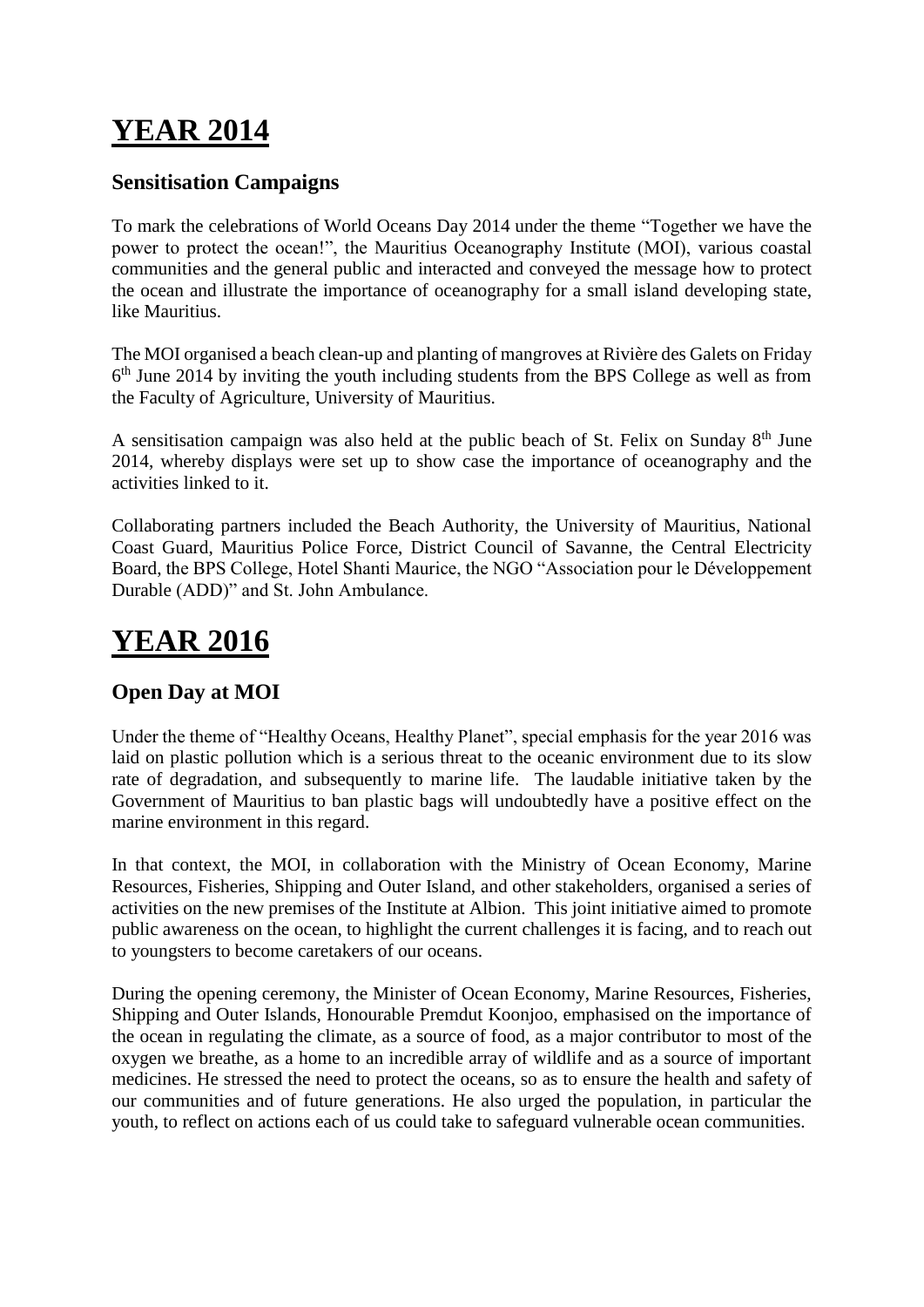The activities organised on that day consisted of film shows, exhibitions and displays showcasing ocean research, marine conservation and safety at sea amongst others. Talks were given on various topics namely: (1) hydrographic services in Mauritius; (2) safety at sea and services, business opportunities in the ocean economy; (3) coastal ecosystems, mangroves, seagrass and coral reefs; (4) marine renewable energy; (5) submarine ground water discharge; (6) observing the ocean from space and geophysical mapping of the seafloor.

This event attracted secondary and tertiary students from different regions of the country and participating stakeholders included: the Ministry of Environment, Sustainable Development, Disaster and Beach Management, the Mauritius Research Council, the Department of the Continental Shelf, Maritime Zones Administration and Exploration, the Mauritius Meteorological Services, the Albion Fisheries Research Centre, the Shipping Division, the National Coast Guard, the Rajiv Gandhi Science Centre, the University of Mauritius, the University of Technology, the Hydrographic Unit of the Ministry of Housing and Lands, Reef Conservation and the Mauritius Marine Conservation Society.

# **YEAR 2017**

### **Inauguration of MOI Research Faculties and Multi Stakeholders' Exhibits**

To mark the celebrations of World Oceans Day 2017, the MOI in collaboration with the Ministry of Ocean Economy, Marine Resources, Fisheries and Shipping organized the Inauguration Ceremony of the new MOI research facilities at Albion on Thursday  $8<sup>th</sup>$  June 2017.

The unveiling of the inaugural plate was done by the Right Honourable Sir Anerood Jugnauth, GCSK, KCMG, QC, Minister Mentor, Minister of Defence and Minister for Rodrigues in the presence of the Honourable Ivan Leslie Collendavelloo, GCSK, SC, Deputy Prime Minister and Minister of Energy and Public Utilities as well as Honourable Premdut Koonjoo, Minister of Ocean Economy, Marine Resources, Fisheries and Shipping. Other ministers, namely Honourable Anil Kumarsingh Gayan, SC, Minister of Tourism; the Honourable Marie Roland Alain Wong Yen Cheong, MSK, Minister of Social Integration and Economic Empowerment; and the Honourable Dharmendar Sesungkur, Minister of Financial Services, Good Governance and Institutional Reforms, also attended the inauguration ceremony.

Concurrently, to celebrate World Oceans Day 2017, the MOI organized a series of multi stakeholders' exhibits and displays, short film projection and presentations in collaboration of different ocean related stakeholders for secondary school students on Friday 9<sup>th</sup> June 2017 under the theme "Our Oceans, Our Future".

Around 200 to 250 students from various state secondary schools participated in the above event. Collaborating partners included the Ministry of Ocean Economy, Marine Resources, Fisheries and Shipping, the Ministry of Social Security, National Solidarity, and Environment and Sustainable Development (Environment and Sustainable Development Division), the National Coast Guard, the Mauritius Meteorological Services, the Outer Islands Development Corporation, the Hydrography Unit, the Shipping Division, the Fisheries Protection Service, the University of Technology, the Rajiv Gandhi Science Centre as well as NGOs such as the Reef Conservation and Lagon Bleu Project – ECOSUD.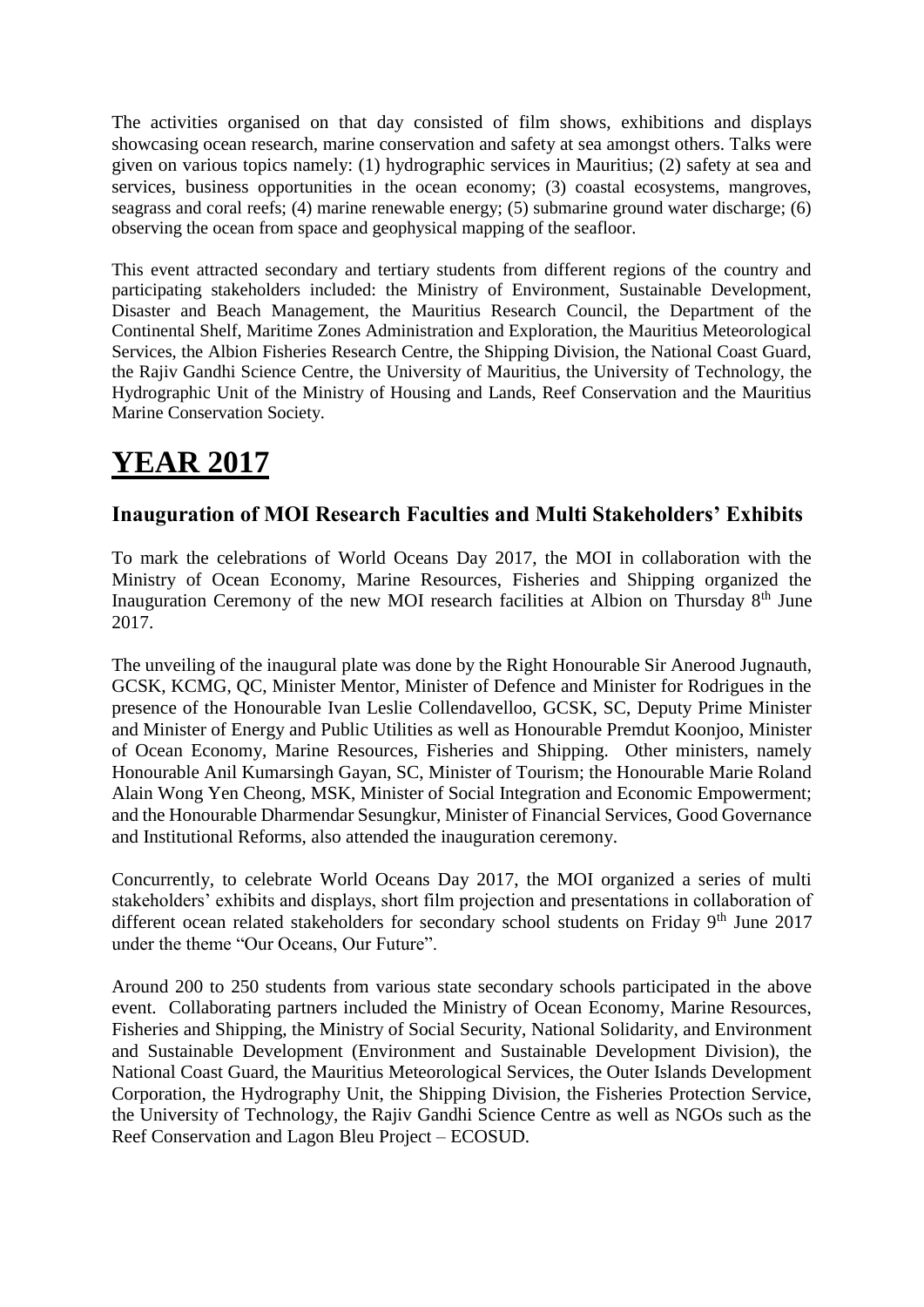The MOI celebrated the World Oceans Day in collaboration with the Ministry of Ocean Economy, Marine Resources, Fisheries and Shipping and the University of Mauritius on Friday 8<sup>th</sup> June 2018 through exhibits and talks at the Paul Octave Wiehe Auditorium in Réduit open to secondary school students and the general public.

The exhibits included several displays such as posters, short films and scientific equipment used during field activities from the Physical Oceanography, Chemical Oceanography, Marine Geosciences, Biotechnology and Biological Oceanography Units. The Biological Oceanography also set-up a prototype "grandeur-nature" Coral Culture Nursery Unit during the event.

Several presentations and research talks were delivered on the same day which was targeted mainly for university students. A research talk on "Microplastics, just because you can't see it, doesn't mean it's not there!" in the morning session during the opening ceremony and the following research talks were delivered in the afternoon:

- Crustal structure beneath Mauritius: Oceanic or Continental?
- Investigation of land-sea interactions through groundwater discharge.
- Unveiling the ocean renewable energy potential of Mauritius: How do we supply the country's energy needs?

#### Theme: "A SUSTAINABLE OCEAN FOR THE YOUTH, BY THE YOUTH" 08:30-09:00 Registration of participants 09:00-09:02 Welcome note by Master of Ceremony 09:02-09:07 Opening speech by the Vice-Chancellor of UoM 09:07-09:12 Speech by the Director of Mauritius Oceanography Institute 09:12-09:22 Speech by The Hon. Premdut Koonjoo, Minister of Ocean Economy, Marine Resources, Fisheries and Shipping 09:22-09:45 Video projection by IOC 09:45-10:00 Talk by guest speaker Dr Mitrasen Bhikajee, C.S.K. 10:00-10:05 Performance by Ene Losean Vivab and UoM students 10:05-10:20 Break Session chair: Assoc Prof (Dr) S D Dyall 10:20-10:35 | Microplastics, just because you can't see it, doesn't mean it's not there! - Dr Yashvin Neehaul MOI 10:35-10:50 Talk by Mr Vikash Munbodhe, AFRC, Ministry of Ocean Economy, Marine Resources, Fisheries and Shipping 10:50-11:05 The Lagon Bleu Program - Dr Pramod K Chumun, Eco-sud/Lagon Bleu 11:05-11:20 Reef Conservation - Mr Flavio Joseph, Reef Conservation 11:20-11:30 Sketch by UoM students 11:30-11:45 Talk on MARPOL ANNEX V by Captain Hubert Noel, Principal Nautical Surveyor -Shipping Division - Ministry of Ocean Economy, Marine Resources, Fisheries and Shipping 11:45-12:00 Talk by Mr Raj Mohabeer, IOC 12:00-12:15 Ten things we can do to save our reefs - Mrs S Mattan-Moorgawa, UoM 12:15-12:25 Discussion: What can we do to protect/save our oceans? Moderator: Miss D Narrain 12:25-15:00 Exhibitions/activities

**WORLD OCEANS DAY 2018 PROGRAMME** 

#### **Research Talks**

|             | <b>Session Chairs: Dr R Moothien Pillay</b>                                                                                       |
|-------------|-----------------------------------------------------------------------------------------------------------------------------------|
| 13:30-13:45 | Crustal structure beneath Mauritius: Oceanic or Continental? - Dr Manyendra<br>Singh, MOI                                         |
| 13:45-14:00 | Applications of Satellite Data - Dr Beenesh Anand Motah, MOI                                                                      |
| 14:00-14:15 | Investigation of land-sea interactions through groundwater discharge - Dr Yashvin<br>Neehaul. MOI                                 |
| 14:15 14:30 | Unveiling the ocean renewable energy potential of Mauritius: How do we supply<br>the country's energy needs? - Mr Jay Doorga, MOI |
| 14:30-14:45 | Medicines from marine organisms: Can marine sponges save your life? - Miss                                                        |
|             | Rima Beesoo, Centre for Biomedical and Biomaterials Research                                                                      |
| 14:45-15:00 | Coral reef studies at UoM - Assoc. Prof. (Dr) Ranjeet Bhagooli, UoM                                                               |
| 15:00-15:20 | Discussion session                                                                                                                |



MOI staff also participated in a beach cleaning campaign at the Blue Bay Marine Park on Saturday 9<sup>th</sup> June 2018.